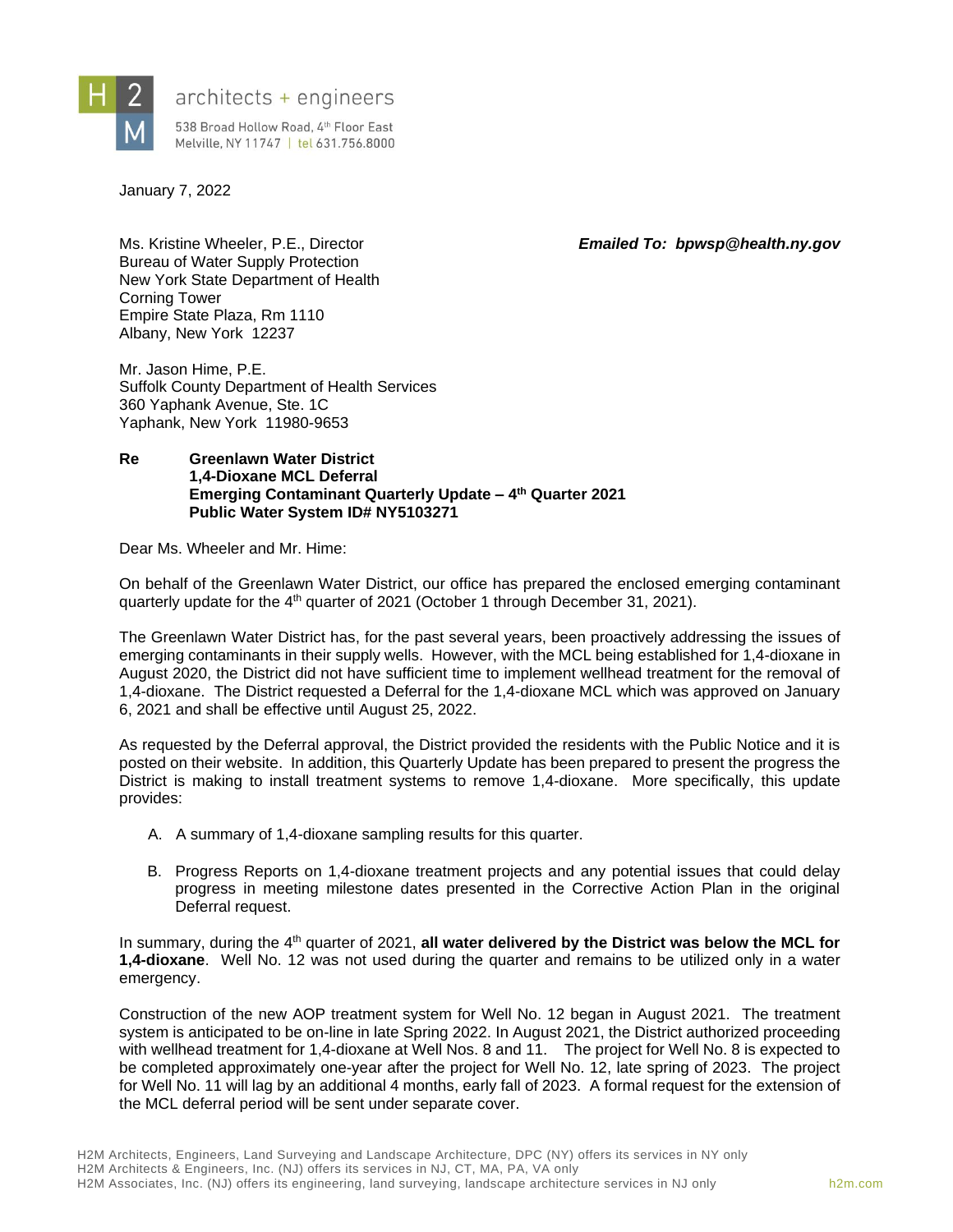January 7, 2022 Page 2 of 2



This Quarterly Update has been posted on the Greenlawn Water District website.

Please contact our office should you have any comments concerning this Deferral Update.

Very truly yours,

**H2M architects + engineers**

Dennis M. Kelleher, P.E. Executive Vice President

DMK:mww

**Enclosure** 

cc: Board of Commissioners Mr. Joshua Mednick Supt. Robert Santoriello

\\h2m.com\shares\projects\glwd (greenlawn water district) - 10465\glwd2150 - retainer\quarterly report\04-jan 2022\2022-01-07 - glwd - quarterly deferral letter.docx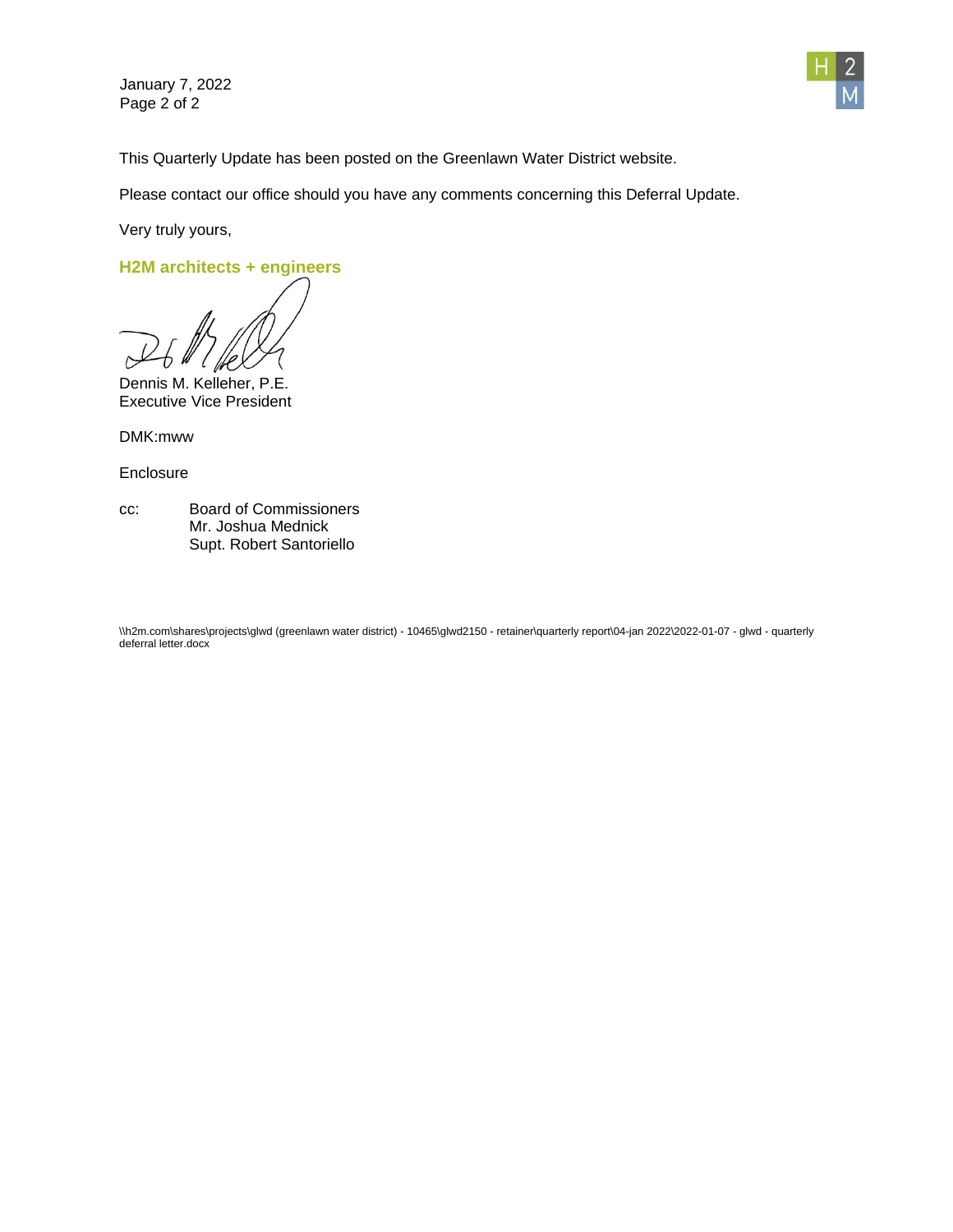## Greenlawn Water DistrictPWS ID No. NY5103271Progress, Potential Issues and Water Quality Update



#### **Potential Issues/Concerns/Delays Explanation:**

All three projects have been authorized by the District. Project No. 1 is scheduled to be fully implemented by summer 2022. Project No. 2 to be fully implemented approximately one‐year later. Project No. 3 will lag Project No. 2 by approximately 4 months. An extension of the MCL deferral date was requested with the previous quarterly update.